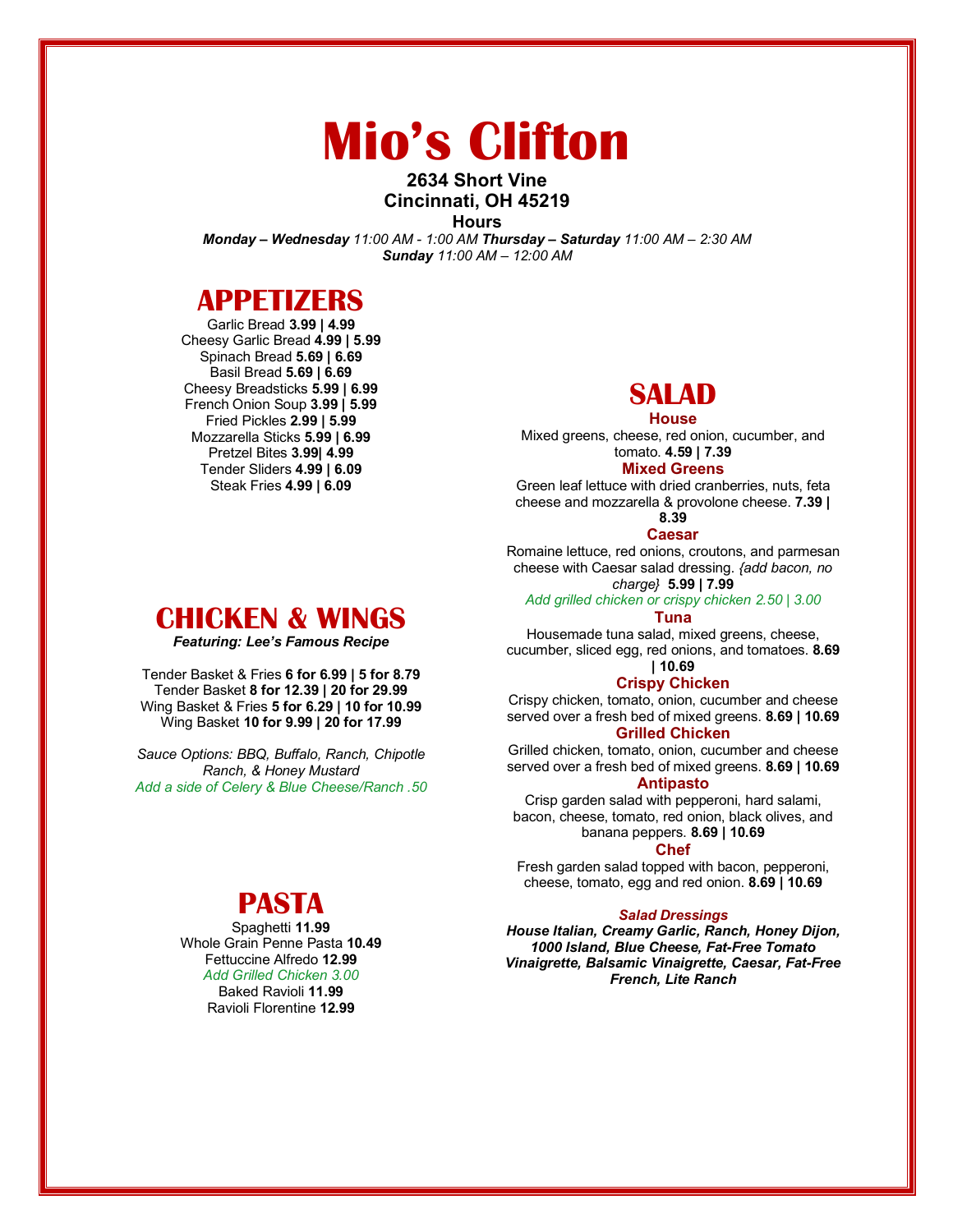### **HOAGIES**

*All hoagies include a bag of plain or BBQ chips Add fries (1.59 | 1.99) Whole wheat bun available for 8" hoagies (add .50)*

#### **6" 5.79 | 8" 7.39**

#### **Steak**

Steak patty, house tomato sauce, onions, provolone cheese, pickles. *{Mushroom sauce available}*

#### **Supreme**

Hard salami, mortadella, mozzarella cheese, tomato sauce, onions, banana peppers, pickles.

**Meatballs** Sliced meatballs smothered in onions, green peppers, tomato sauce, and cheese.

#### **Tuna**

Housemade tuna salad, lettuce, tomatoes.

#### **Hot Ham & Swiss**

Thinly sliced deli ham, melted Swiss cheese, mayo, lettuce, tomatoes.

#### **6" 6.29 | 8" 7.39 Italian**

Deli ham, hard salami, provolone cheese, red onions, pickles, lettuce, tomatoes. *Select: Mayo, Italian Dressing, or Pizza Sauce*

### **6" 7.19 | 8" 8.69**

**Chicken**

Grilled chicken breast, provolone cheese, mayo, lettuce, tomatoes.

#### **Chicken Club**

Grilled Chicken and bacon served with lettuce, tomato, cheese, mayo.

### **SPECIALTY PIZZAS**

*8" 8.79 | 12" 16.59*

#### *15" 20.99 | 18" 27.29* **Chef Special**

Pizza sauce, blend of cheese, pepperoni, sausage, bacon, onion, green peppers, mushrooms.

#### **Meat & More Meat**

Pepperoni, sausage, bacon, ground beef, ham. **Four Cheese**

A sauceless pizza with garlic crust topped with mozzarella, provolone, cheddar, and Romano cheese.

#### **Florentine**

A sauceless pizza with garlic and sesame seed crust topped with tomatoes, mushrooms, onion, and seasoned spinach cheese.

#### **Veggie**

Zucchini, onion, broccoli, carrots, squash, grilled red peppers, peas, garlic, sesame seed crust, Roma tomatoes.

#### **Buffalo Chicken**

Ranch dressing, marinated chicken in hot sauce, red onions, blend of cheese, bacon.

#### **The GBT**

Fresh basil, tomato, Alfredo sauce on a garlic sesame seed crust.

**Pizza Blanca**

a sauceless pizza with sesame seed crust, garlic accent, tomatoes, and double cheese.

#### **Virginia BBQ Chicken**

Grilled chicken, red onions, cheddar/mozzarella mix. bacon, Sweet Baby Ray's BBQ sauce.

#### **Fresh Spinach, Onion, Bacon & Tomato**

Season chopped spinach, onions, tomatoes, blend of cheese, pizza sauce, sesame seed crust.

#### **Deluxe Combo**

Pepperoni, onion, green peppers. **Chicken Fajita**

Grilled chicken, red onions, grilled red peppers, green peppers, cheddar/mozzarella mix with a side of sour cream and salsa.